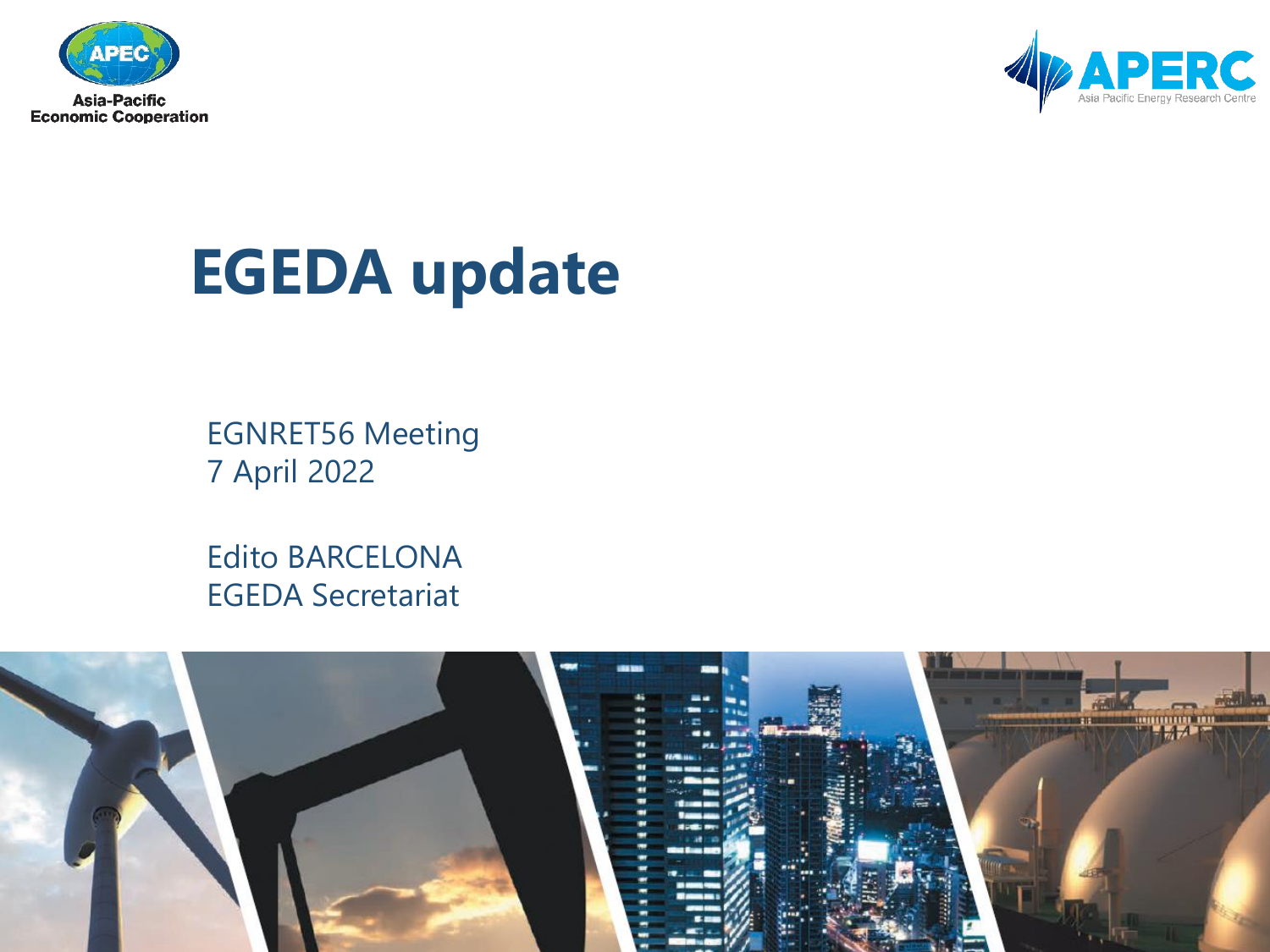❑Regular APEC energy data collection

- ❑APEC energy overview
- ❑APEC workshop on energy statistics
- ❑EGEDA's training on energy statistics
- ❑EGEDA meeting
- ❑Tracking the APEC renewable energy doubling goal

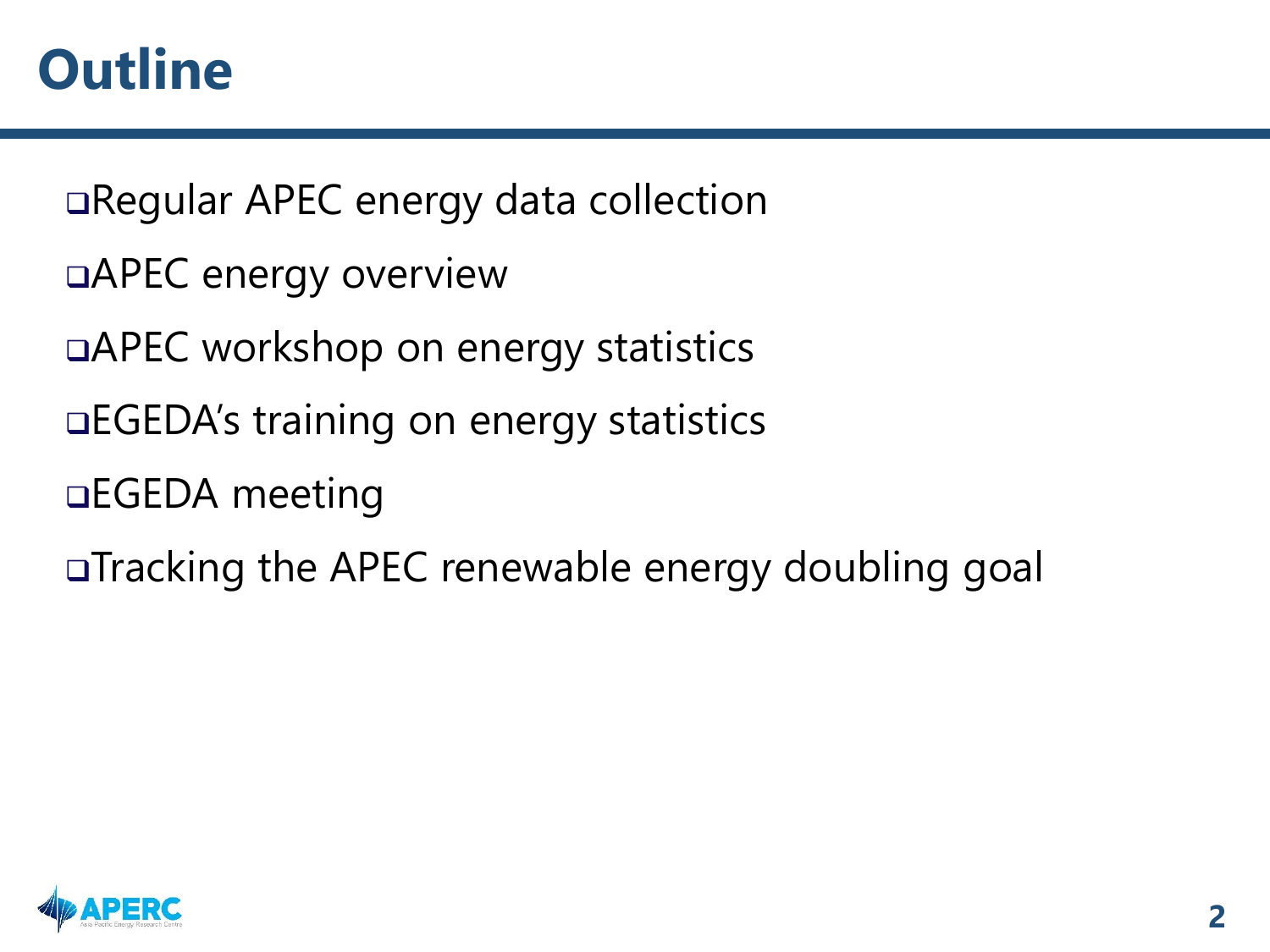## **Regular APEC energy data collection (1)**

❑Annual energy supply and demand data of 21 member economies for 2019 have been collected, processed and analysed

▪ **APEC Energy Statistics 2019** and **APEC Energy Handbook 2019** publications are being updated for EWG members endorsement

❑Annual energy supply and demand data for 2020 are now being collected

- All data are expected to be in by September 2022
- The secretariat will finish the draft **APEC Energy Statistics 2020**  and **APEC Energy Handbook 2020** and submitted to the APEC secretariat for review by end of October 2022

■ We hope to post the 2020 publications in January 2023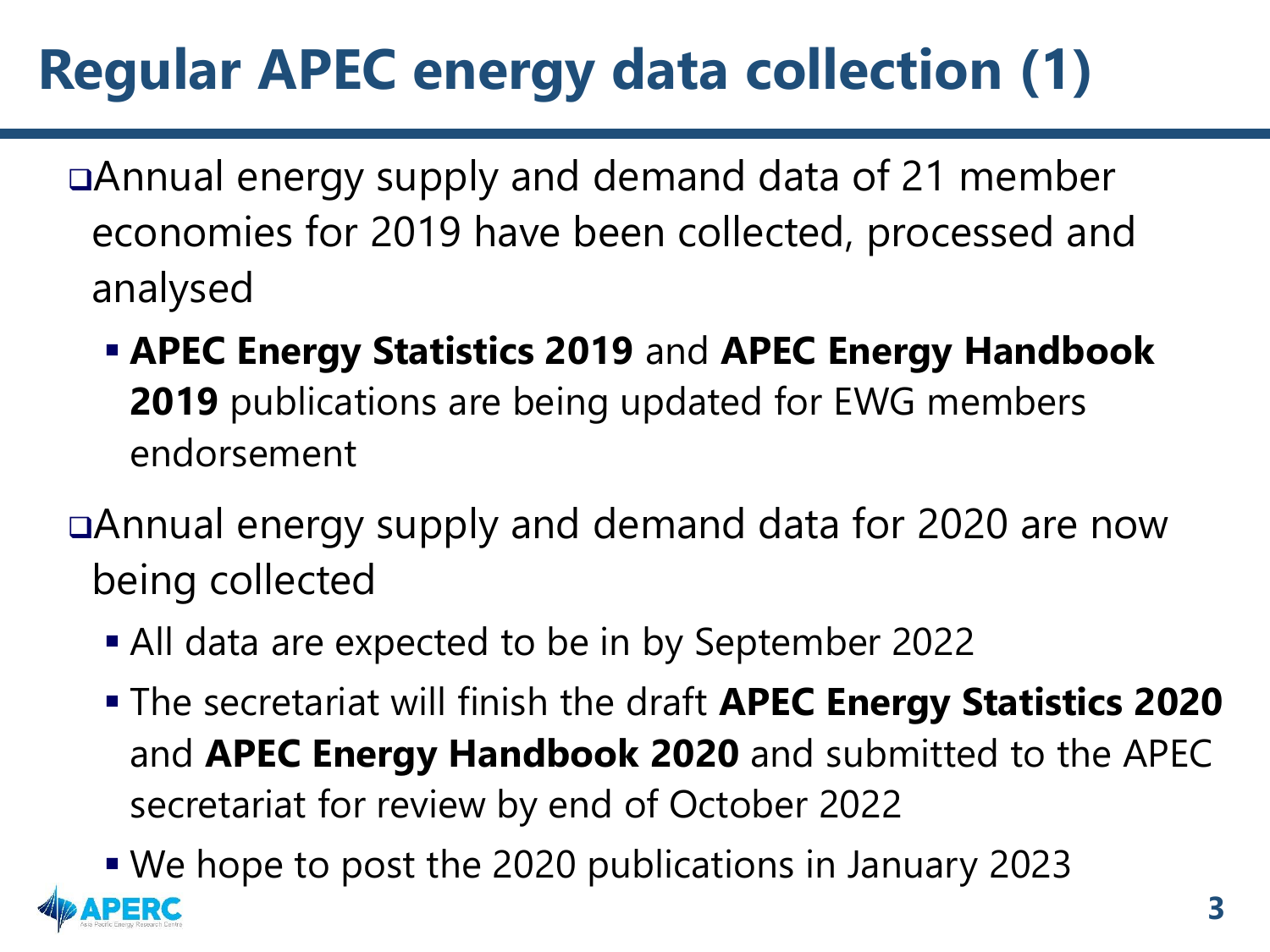## **Regular APEC energy data collection (2)**

❑Regular **quarterly** and **monthly** data collection continues.

- Monthly **JODI Oil** and **JODI Gas** are submitted one month after the end of the month
- **Quarterly supply** data are submitted 4 months after the end of the quarter
- ❑Low response rate on the **energy efficiency indicators template**, **energy prices** and **CO<sup>2</sup> emissions**
	- No available end-use energy consumption (heating, cooling, lighting, etc.) data in many non-IEA member economies
	- The secretariat requests IEA member economies to submit the templates submitted to IEA
	- Seventeen economies submitted energy prices data but only 9 of these submitted 2019 data
	- $\blacksquare$  Not all economies have official CO<sub>2</sub> emissions data

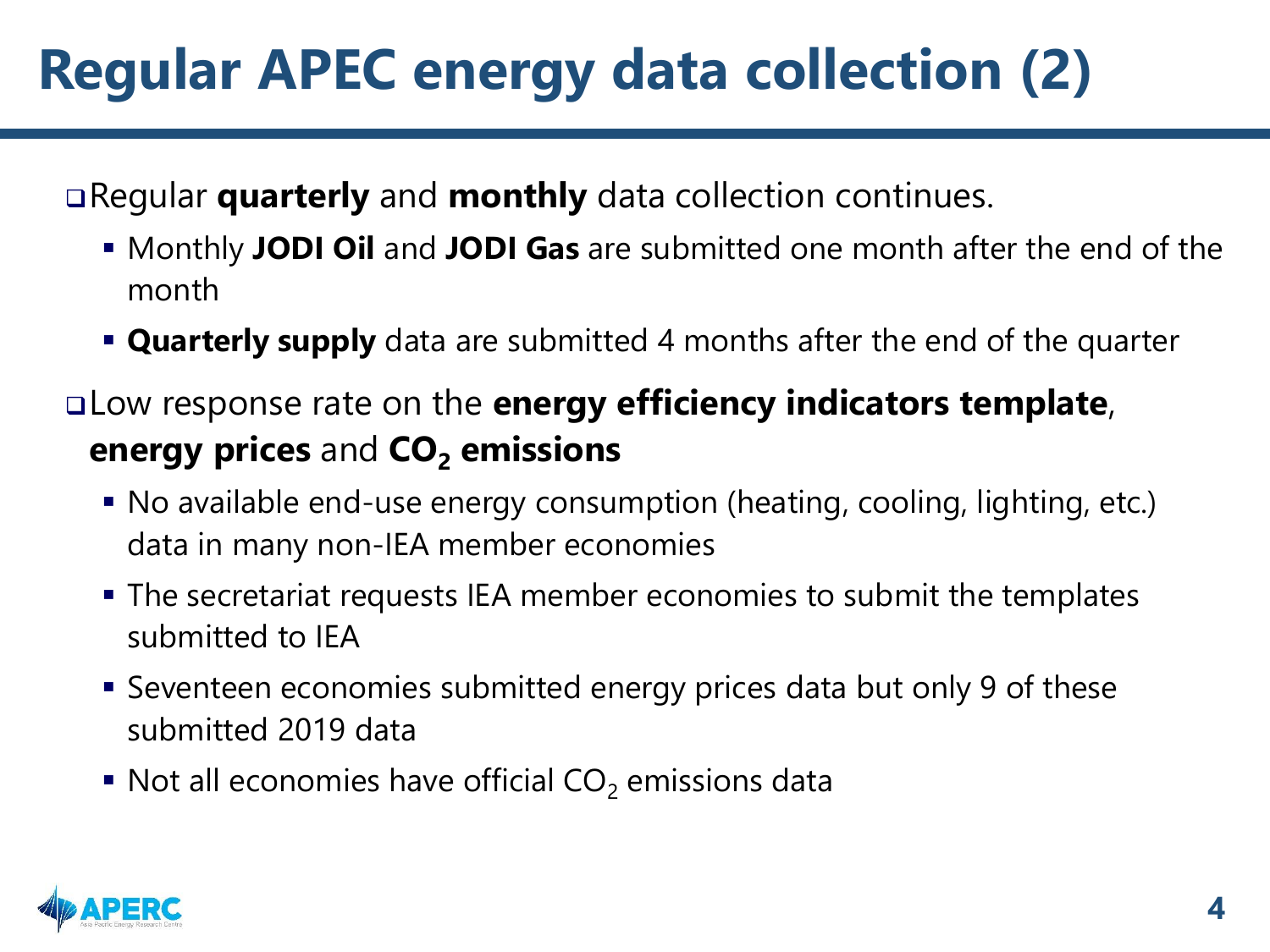## **Regular APEC energy data collection (3)**

❑APERC is now using APEC data that is produced by EGEDA as the baseline for the 8<sup>th</sup> APEC energy outlook

❑Outlook will use petajoules (PJ) instead of million tons of oil equivalent (mtoe)

❑EGEDA also used PJ in data analysis from the 2018 energy statistics publications



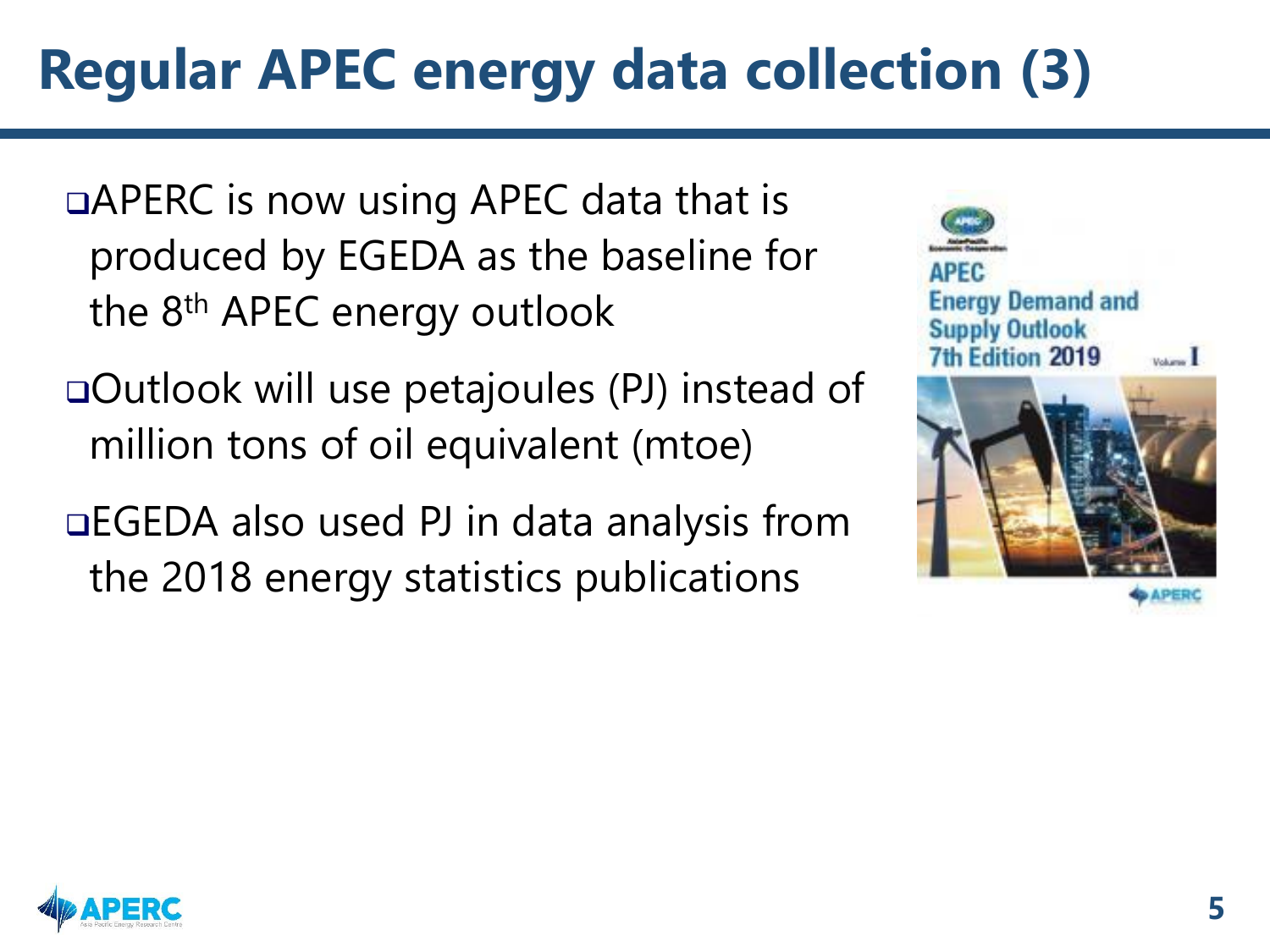## **APEC Energy Overview 2021**

- ❑ APEC Overview 2021 was released in October 2021.
- ❑ Work on APEC Overview 2022 has started
- ❑ Data tables have been provided to APERC researchers for the individual economy reports



Asia-Pacific **Economic Cooperation** 



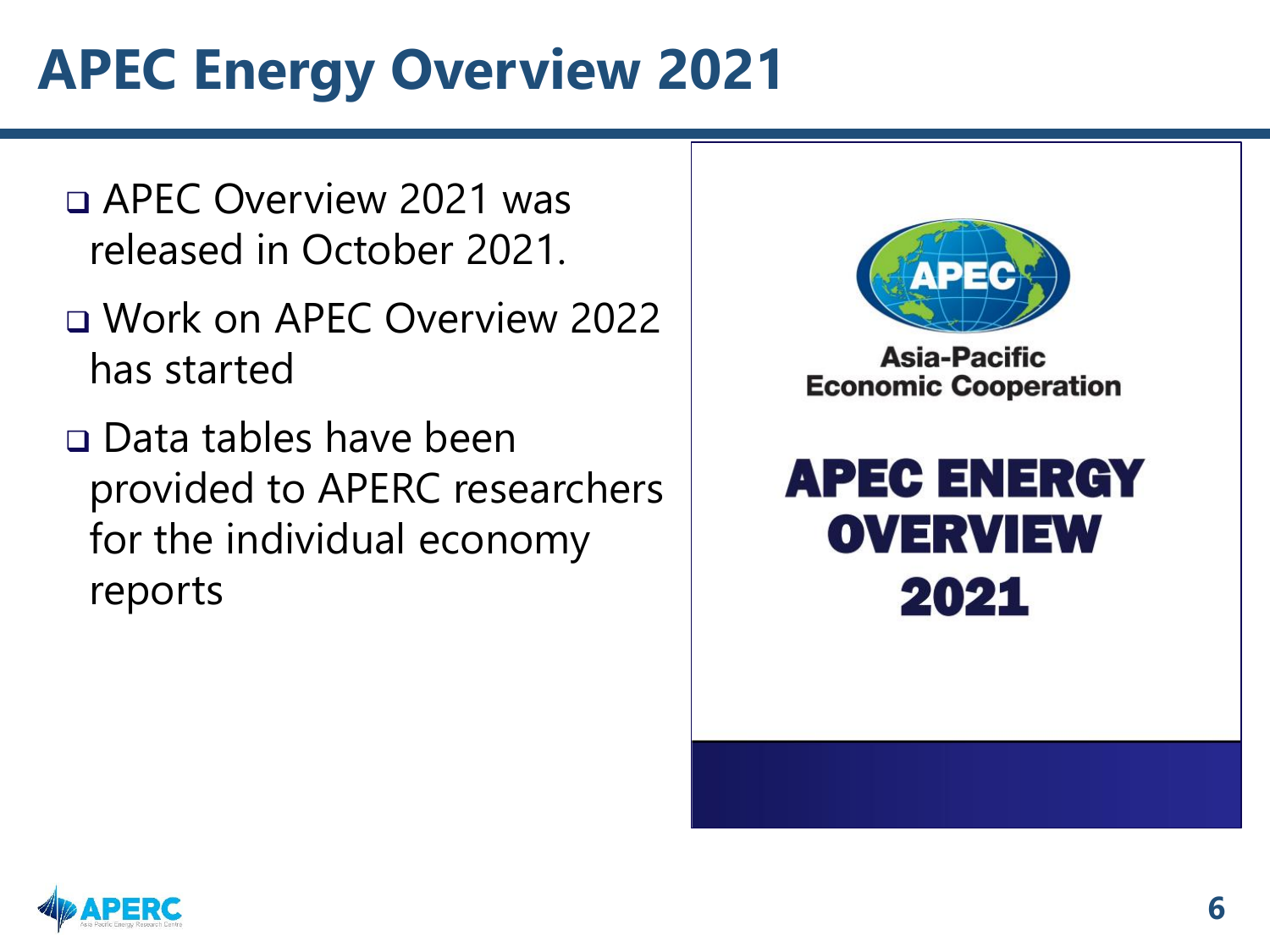## **19th APEC workshop on energy statistics**

### ❑**Schedule:** 28-30 June 2021, online

- ❑**Objective:** To discuss the importance of energy efficiency indicators for energy policy analysis and sharing of experiences on end-use energy consumption data collection/estimation
- ❑A joint training workshop with IEA
- ❑**Rationale:** Most non-OECD APEC member economies cannot fill-in the energy efficiency indicators template
- ❑A total of 74 persons from 15 economies were registered, including APERC participants
- ❑EGEEC and APSEC participated

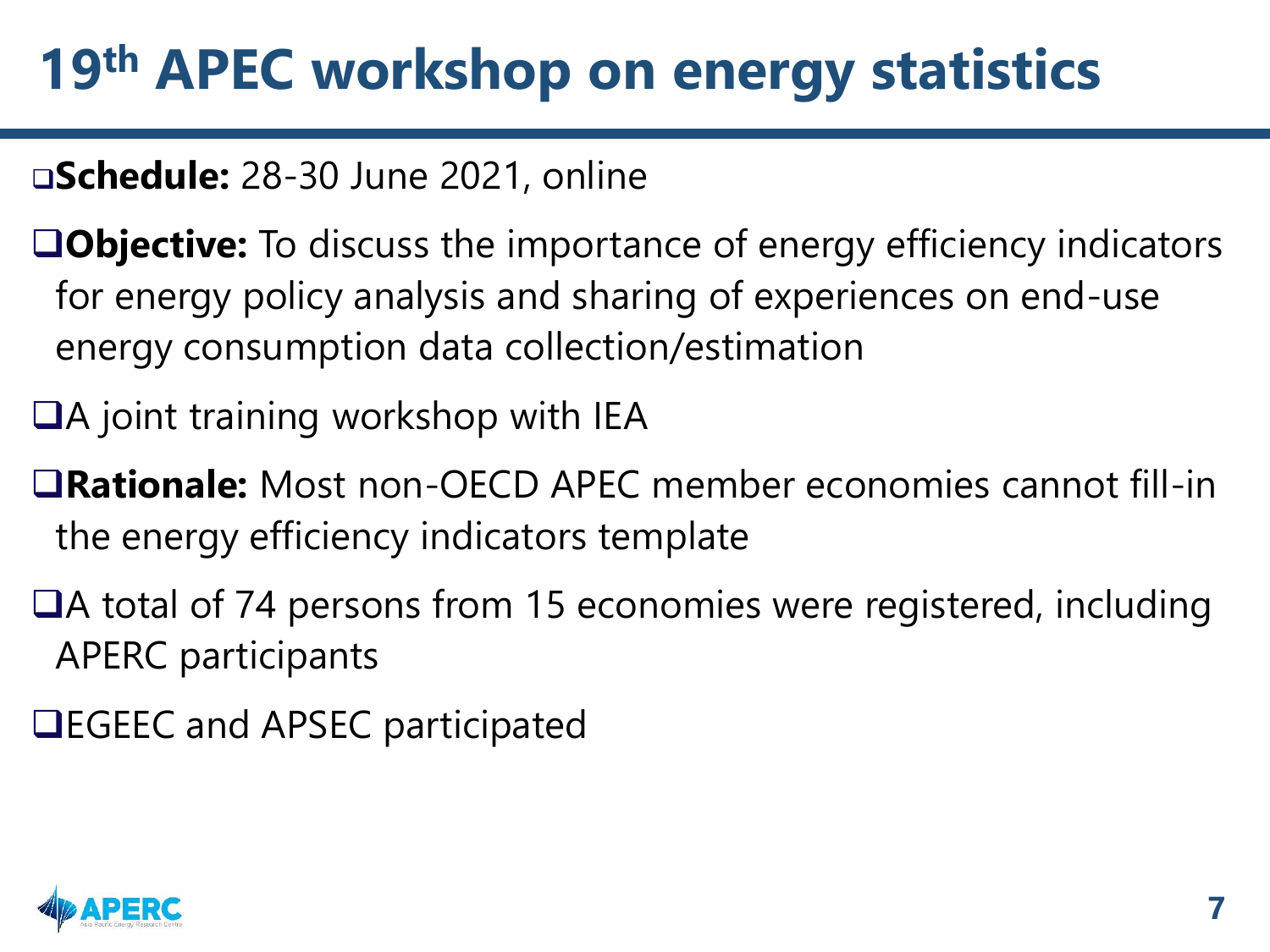## **20th APEC workshop on energy statistics**

- ❑ To be held in **July 2022** (planning for an in-person or hybrid workshop)
- ❑Part 2 of APEC-IEA collaboration on energy efficiency indicators project
- ❑Aims to provide non-IEA member economies with methodologies/models in estimating end-use energy consumption in the industry, buildings and transportation sectors

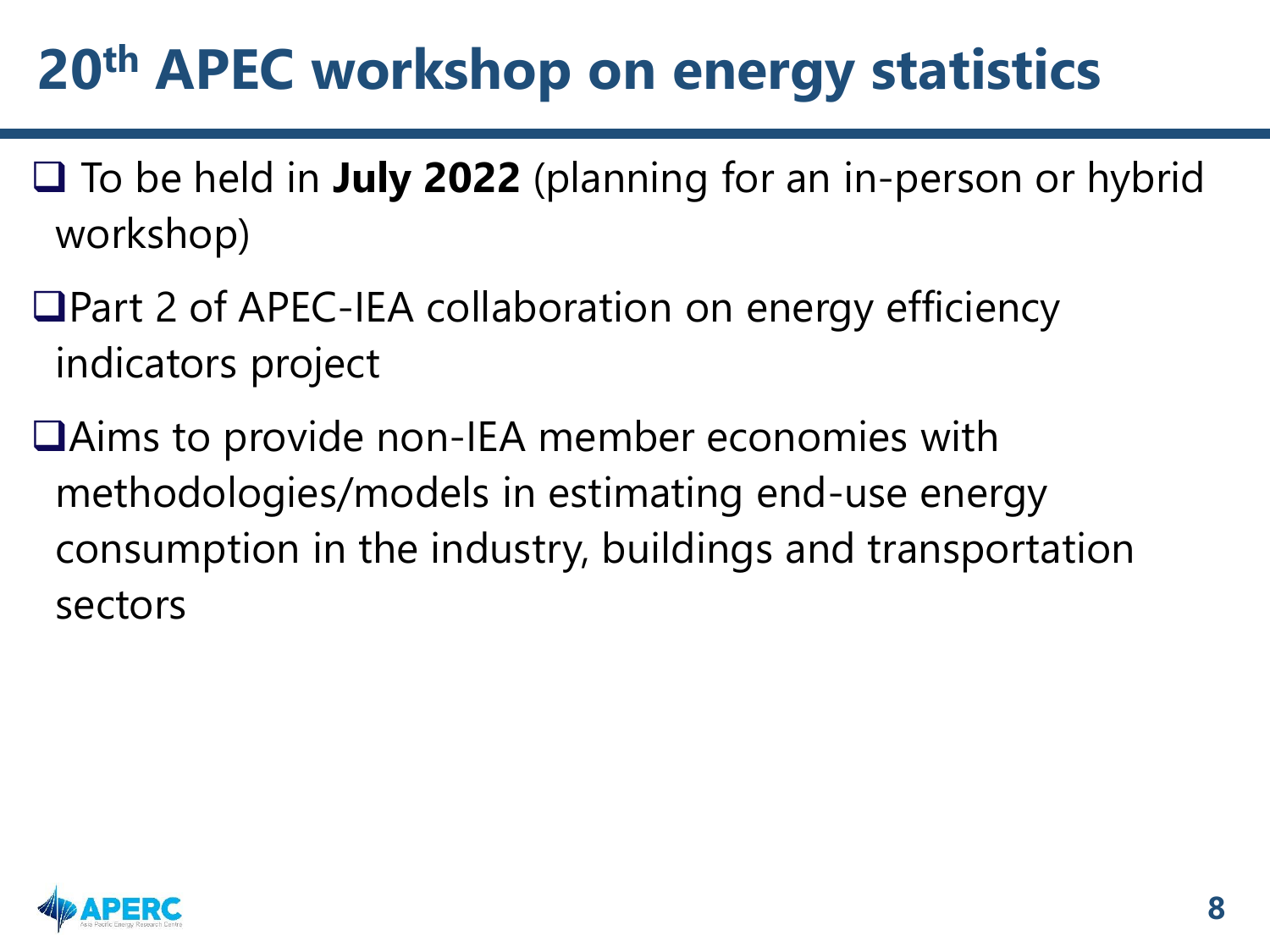### **EGEDA's training courses in energy statistics**

### ❑ **Planned courses (2021)**

- Short-term (2 weeks)
- Middle-term (8 weeks)
- Special training course for Viet Nam (5 days)

### ❑ **Implemented course**

- Five-days online training course on energy statistics (November 29 to December 3, 2021)
- 32 persons from 8 economies participated
- **Objective**: To provide staff who work on energy statistics with a complete understanding of the aspects of good energy statistics

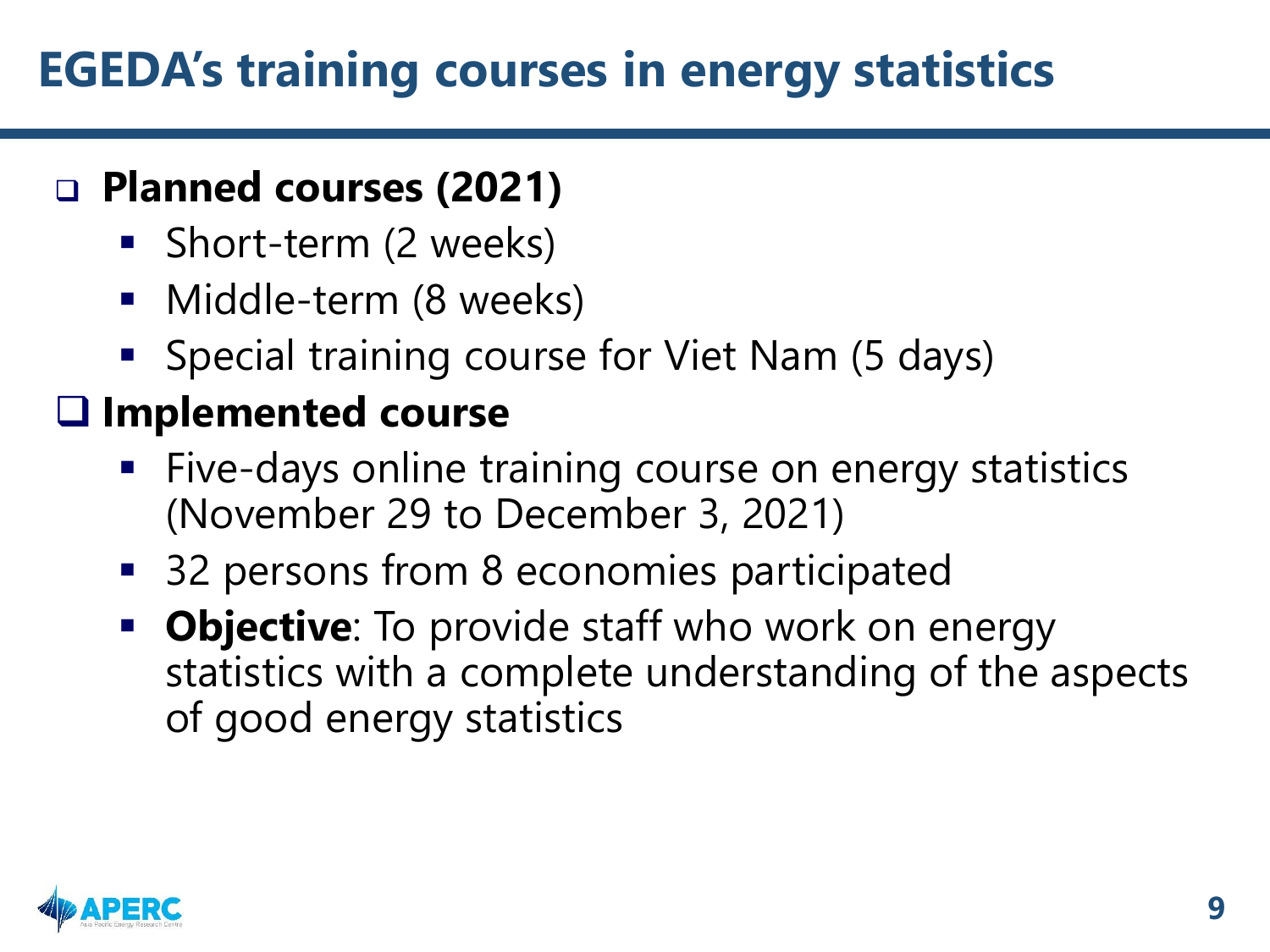### **Planned courses (2022)**

- ❑ Short-term (2 weeks, **July**)
- ❑ Middle-term (8 weeks, **July-August**)
- ❑ Special training course for Viet Nam (5 days, **August**)
- ❑ If travel is still prohibited, **a one-week virtual training** will be held in lieu of the above
- ❑ **Objective**: To provide staff who work on energy statistics with a complete understanding of the aspects of good energy statistics

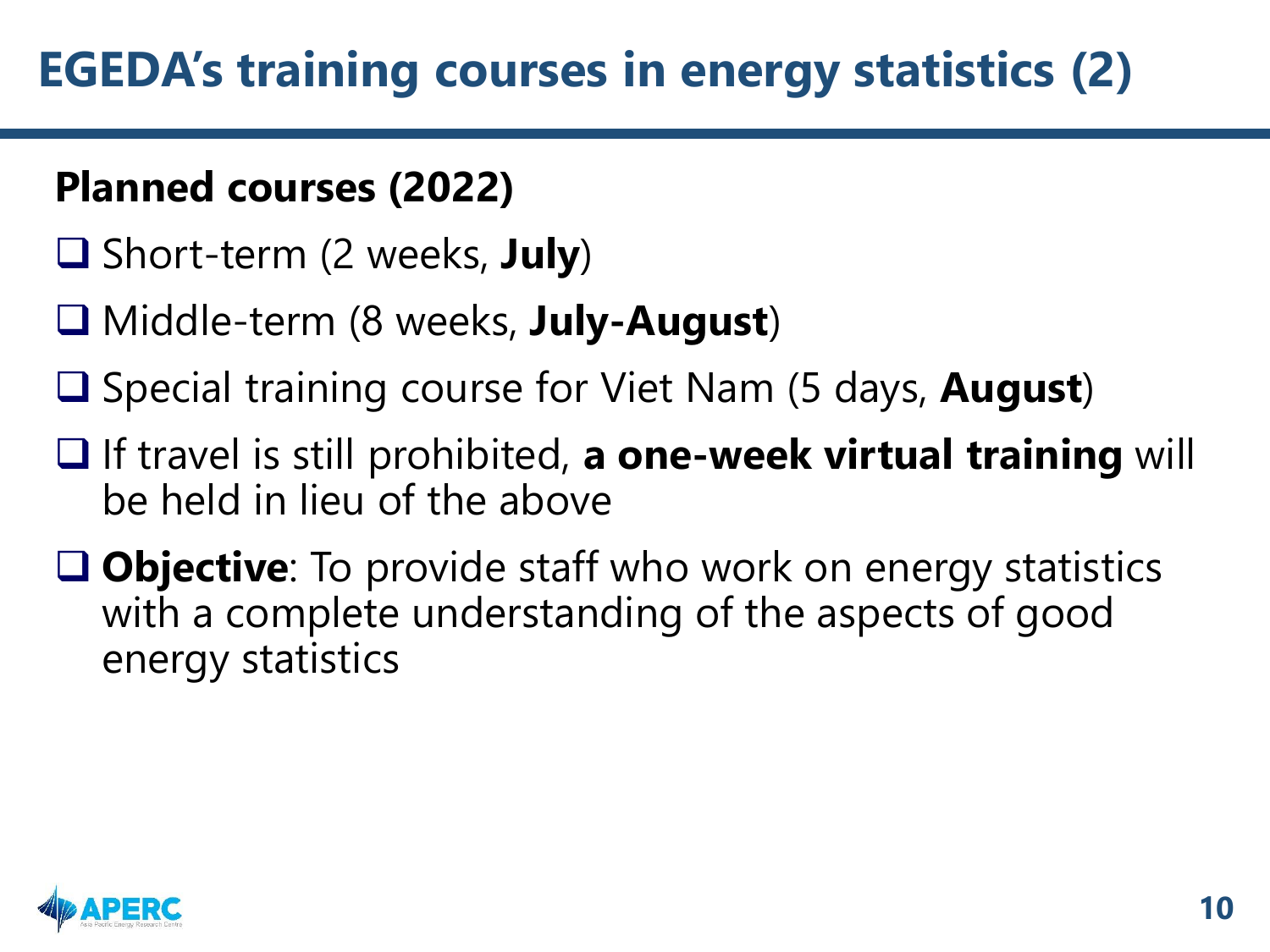### **EGEDA's online training course in 2021**

### **Agenda**

- ❑ Definition of energy products and flows
- ❑ Calorific values and conversion of units
- ❑ Preparation of energy balance tables
- ❑ Calculating energy efficiency indicators
- ❑ Calculating GHG emissions
- ❑ Sharing of experiences in data collection by member economies

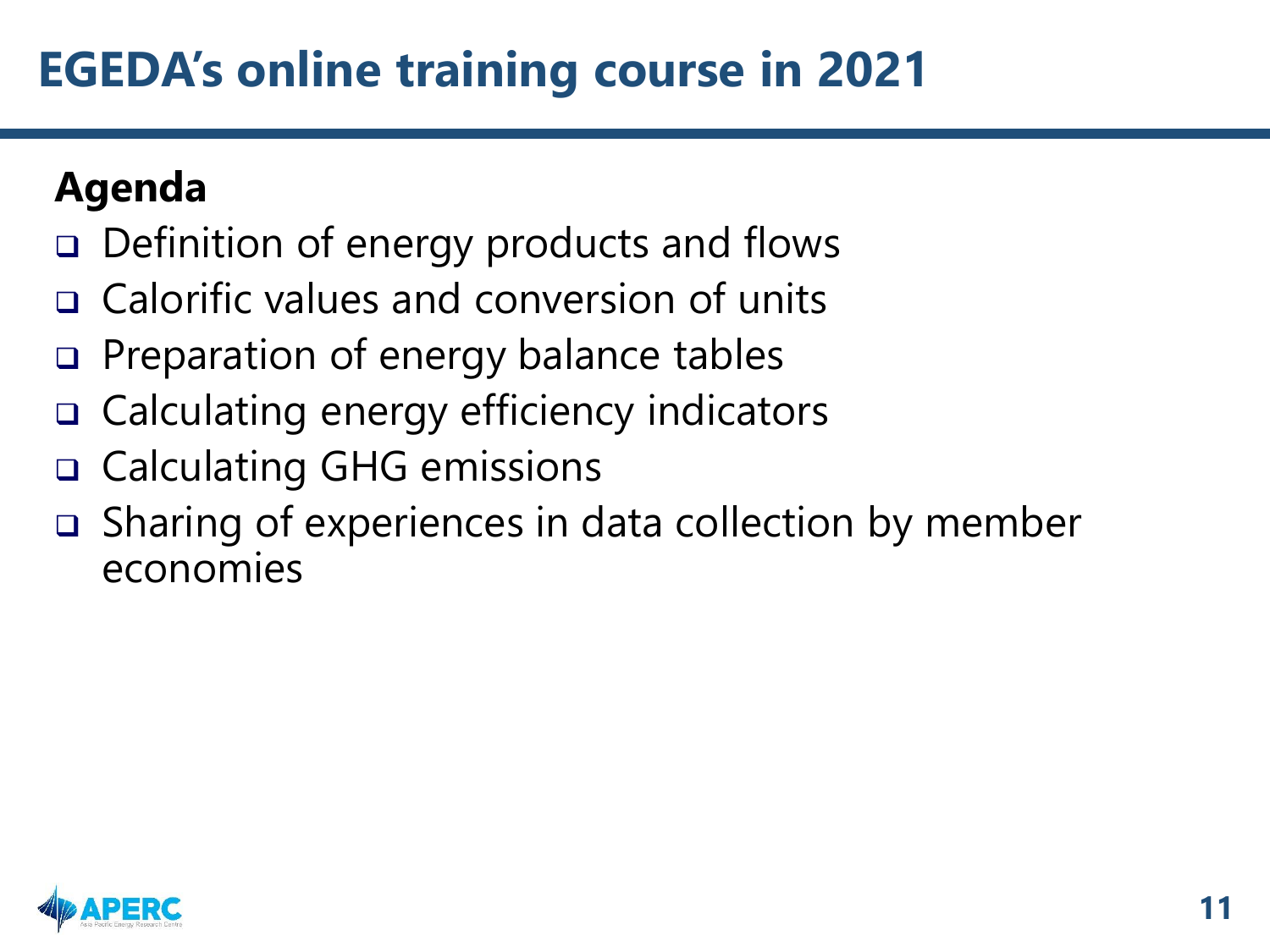## **32nd EGEDA meeting**

❑Held on 12-13 October 2021 hosted by China

❑18 member economies participated

❑EGNRET, EGEEC, IEA, IEF and IRENA

❑Agenda:

- Report on APEC activities, data collection, tracking APEC energy goals, JODI and energy efficiency indicators
- APERC research activities
- Report on collection of district cooling data
- Proposed data collection on hydrogen production and utilization
- Updates in IRENA's renewable energy statistics
- **EGNRET and EGEEC updates**
- Upcoming events
- **Election of EGEDA chair and appointment of vice-chair**

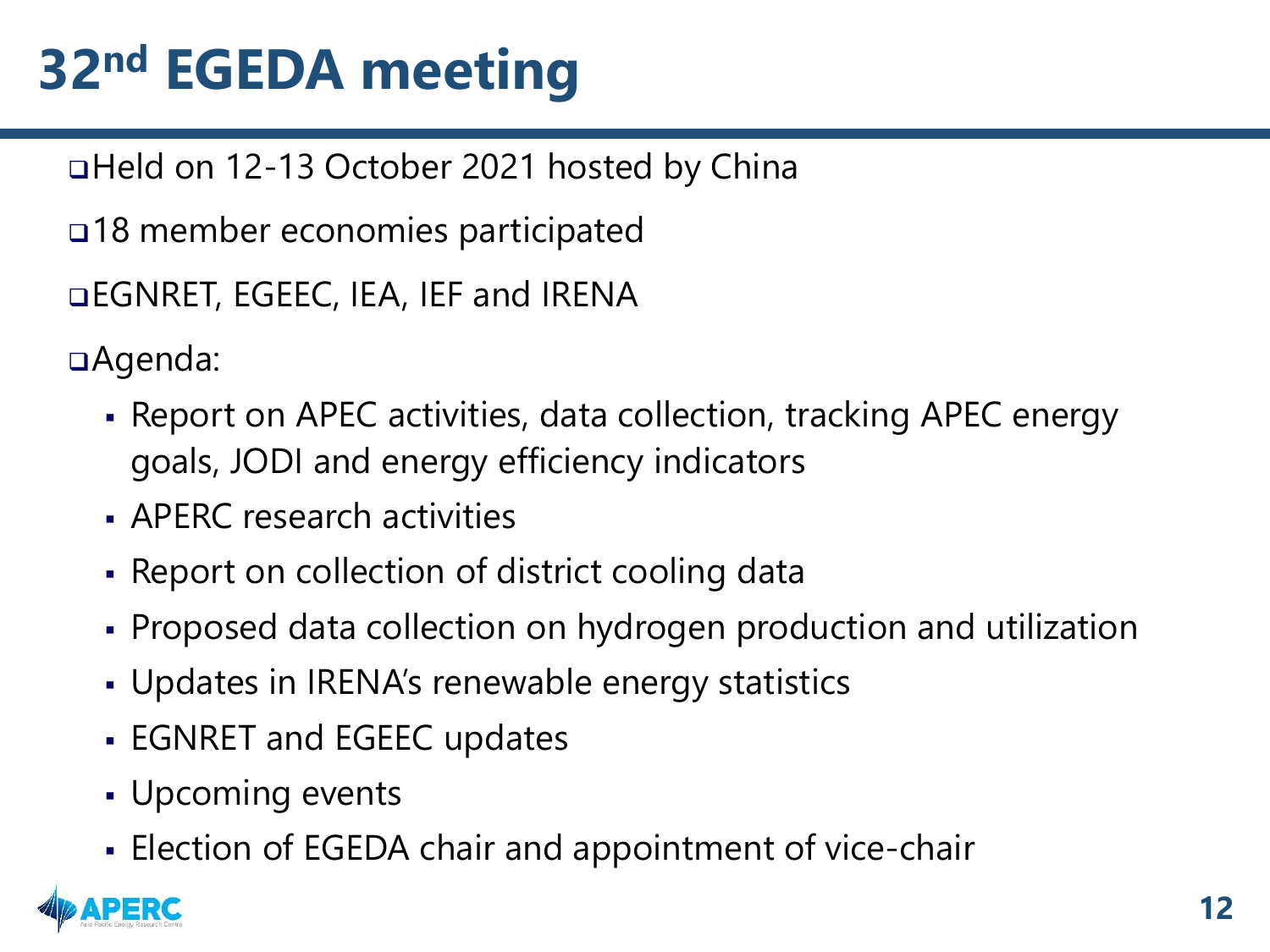### ❑To be hosted by **the Philippines** on **26-29 October 2022**

- ❑Planning for an in-person meeting but preparing for virtual and hybrid meetings too
- ❑Third day is planned to be an APERC event presenting the 8<sup>th</sup> APEC energy outlook

❑In addition to the usual items in the agenda, meeting will discuss finalization of **hydrogen** data collection template; **energy efficiency indicators**, further **cooperation with EGEEC and EGNRET**

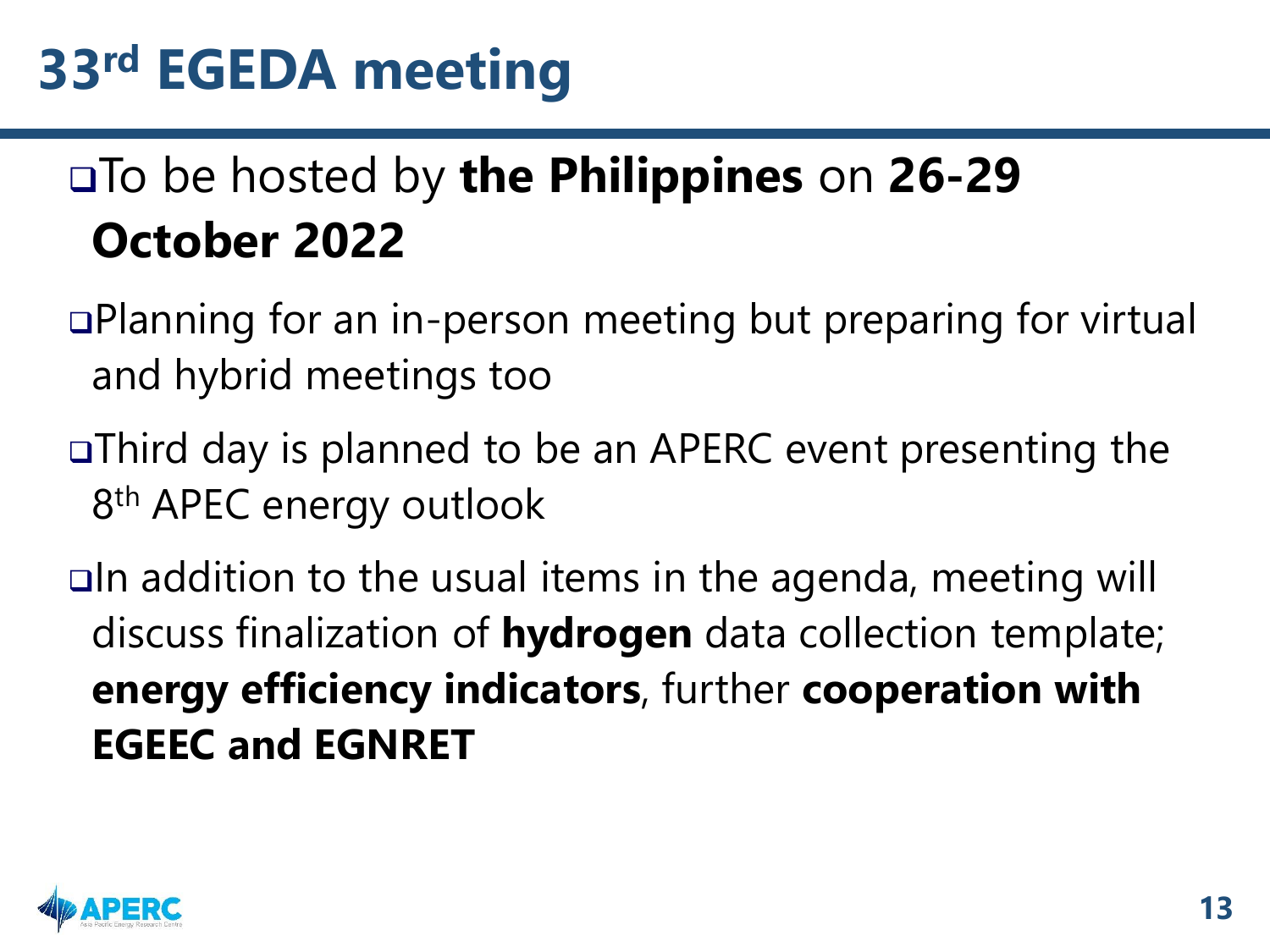### **Tracking the APEC renewable energy doubling goal**

#### *Primary energy supply*



- *Renewable energy supply increased by 39% from 2000-2010 and by 67% from 2010-2019*
- *The growth rate was faster in 2010-2019 than in 2000-2010*
- *Solar, wind and other renewables were the fastest growing sources from 2010-2019*

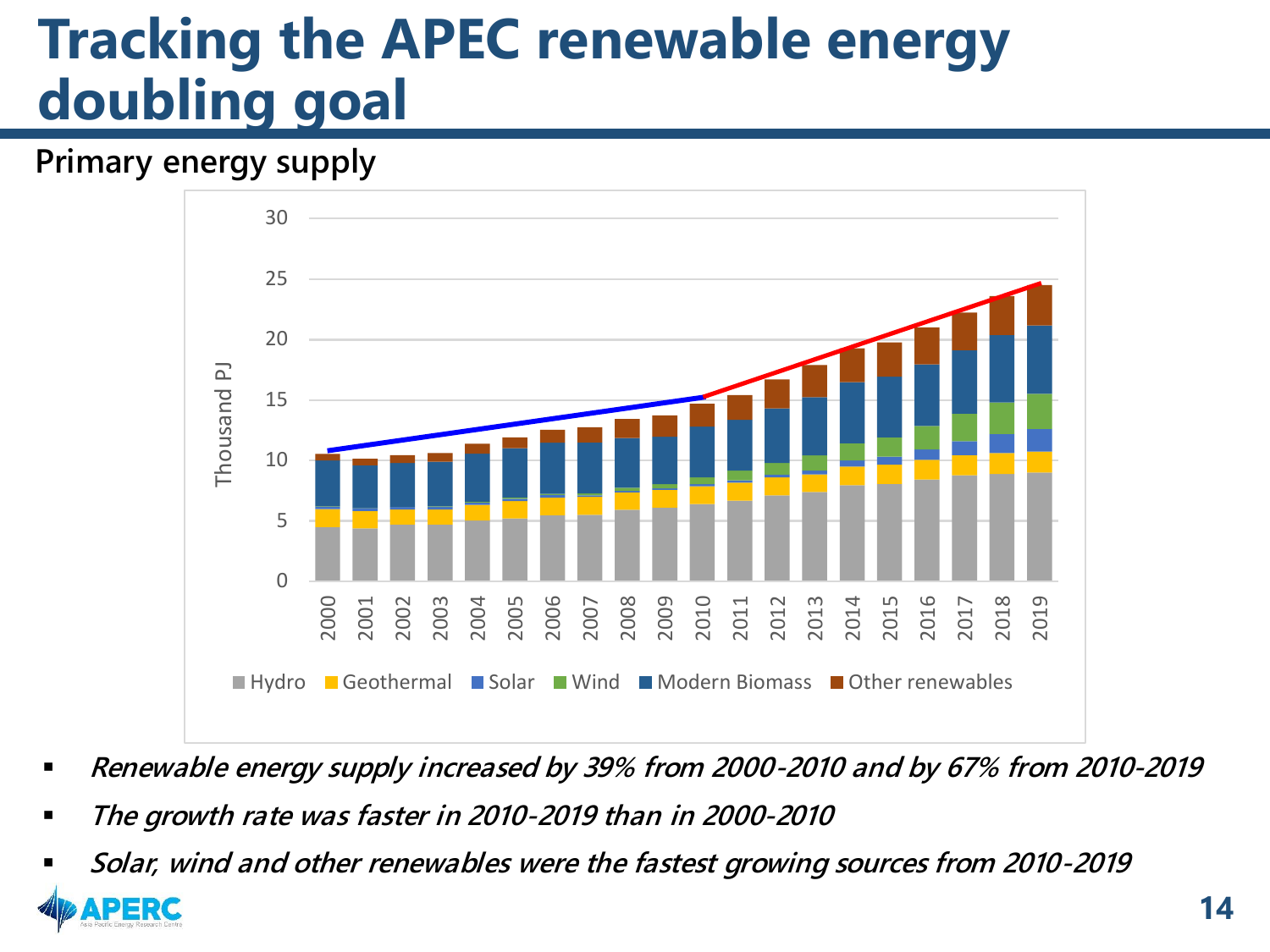## **Tracking the APEC renewable energy doubling goal (2)**

#### *Primary energy supply*



- *The share of renewable energy increased by 2.14% from 2010-2019; for 45% of the time to 2030, the share increased by 44.5% only*
- *From 2019-2030, this share should be increased by 2.69% more to achieve the goal.*

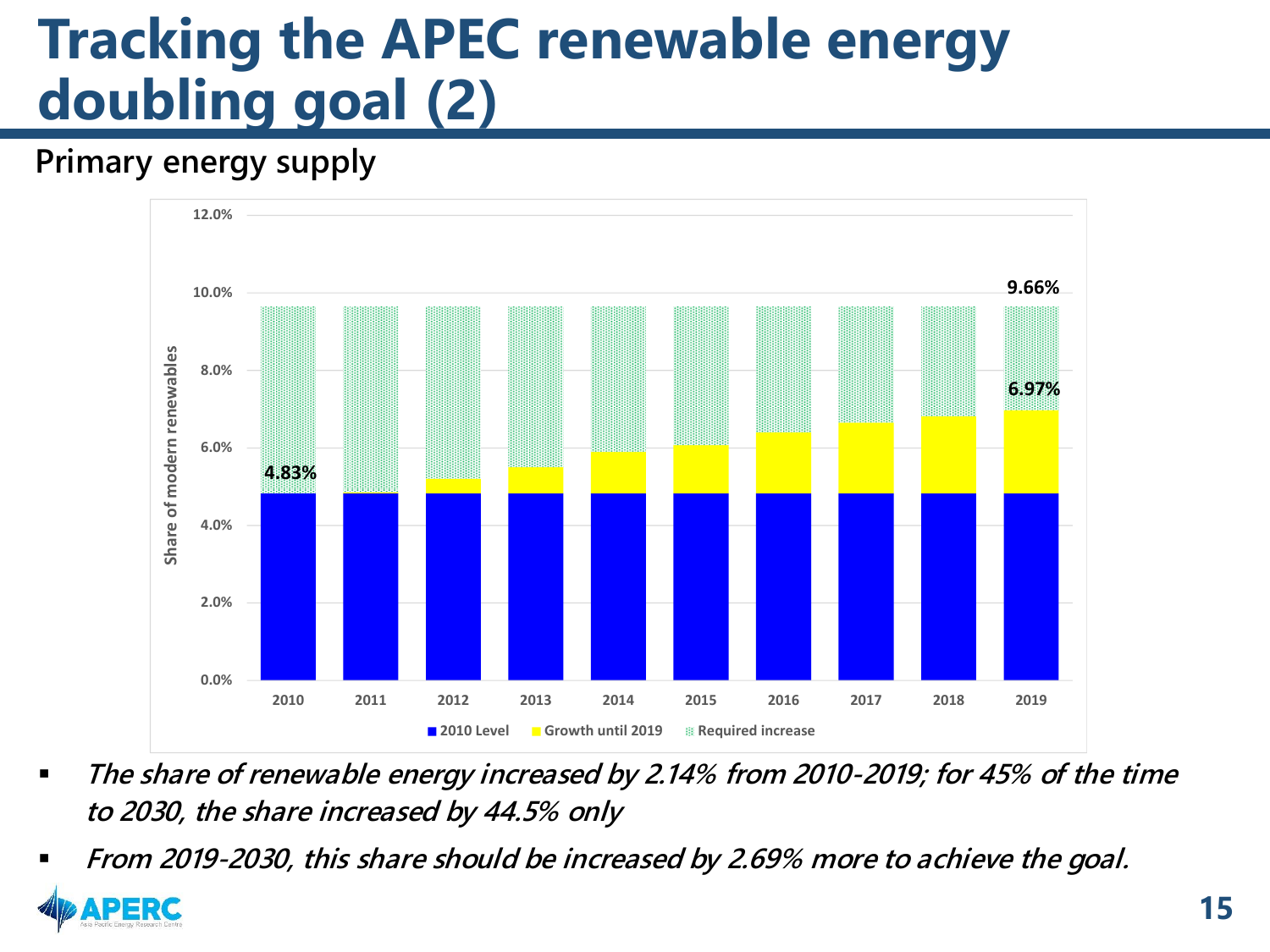### **Tracking the APEC renewable energy doubling goal (3)**

#### *Primary energy supply*



▪ *The decreases in the shares of coal, oil, other non-renewables and traditional biomass were compensated by the increases in natural gas and modern renewables*

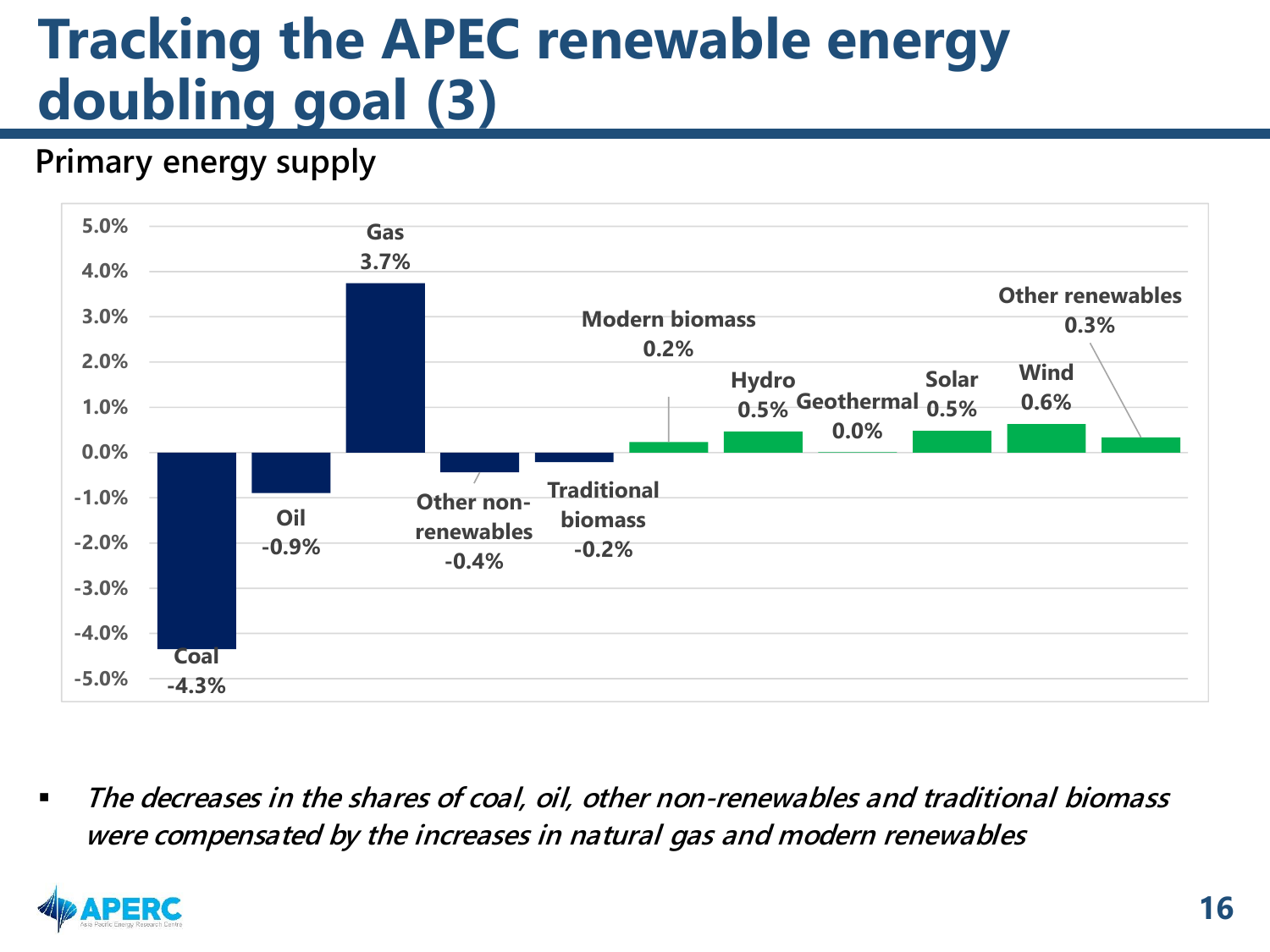### **Tracking the APEC renewable energy doubling goal (4)**

#### *Final energy consumption*



- *Consumption of renewable energy increased by 47% from 2000-2010 and by 71% from 2010-2019*
- *Like the energy supply, final energy consumption also grew faster in 2010-2019 than in 2000-2010*
- *Consumption of electricity from renewable sources is calculated based on the share of electricity from renewable energy to total power generation*

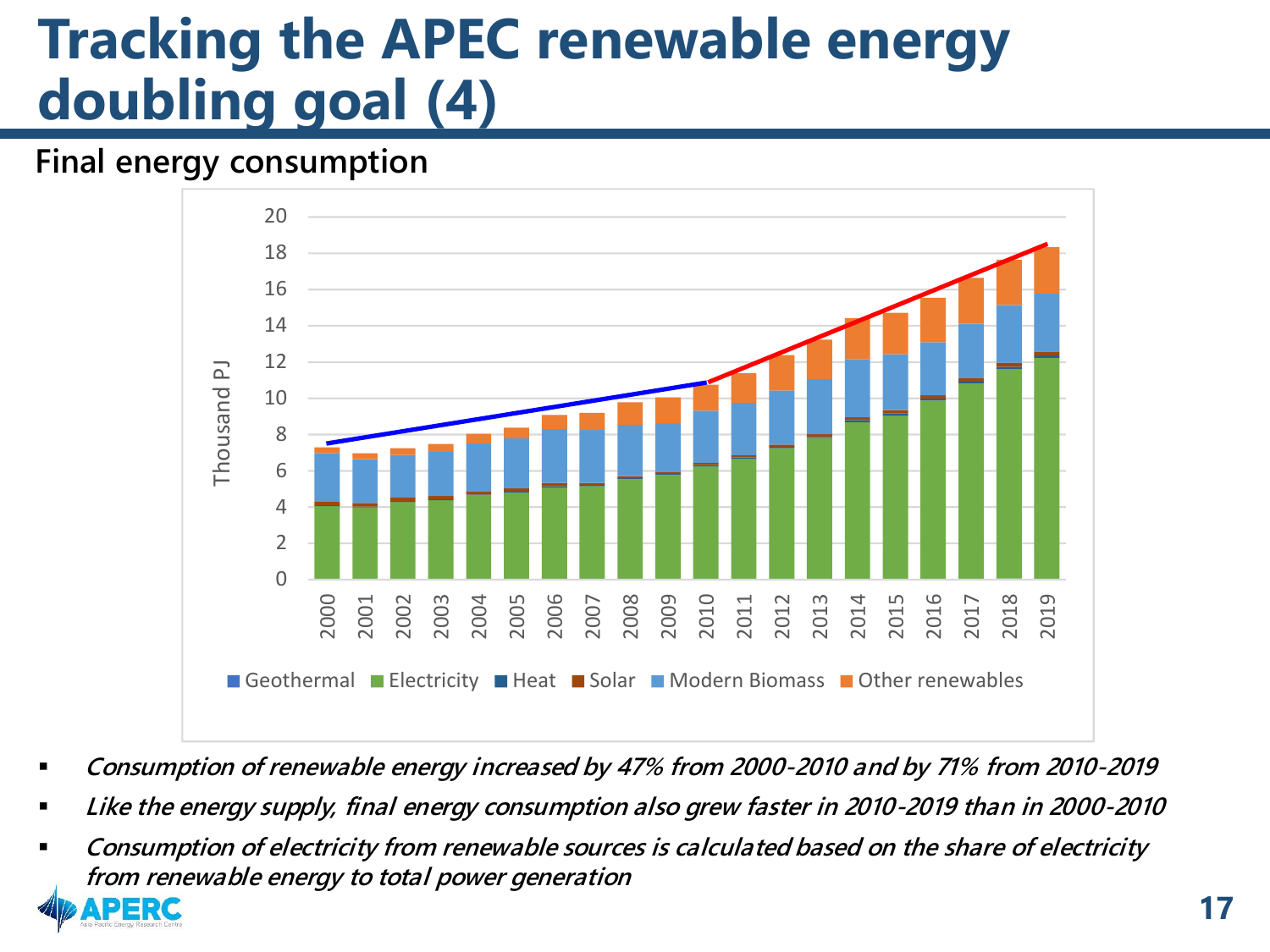## **Tracking the APEC renewable energy doubling goal (5)**

#### *Final energy consumption*



- *The share renewable energy increased by 2.93% from 2010-2019 or 47.8% of the goal.*
- *APEC still has to increase RE share by 3.20%*

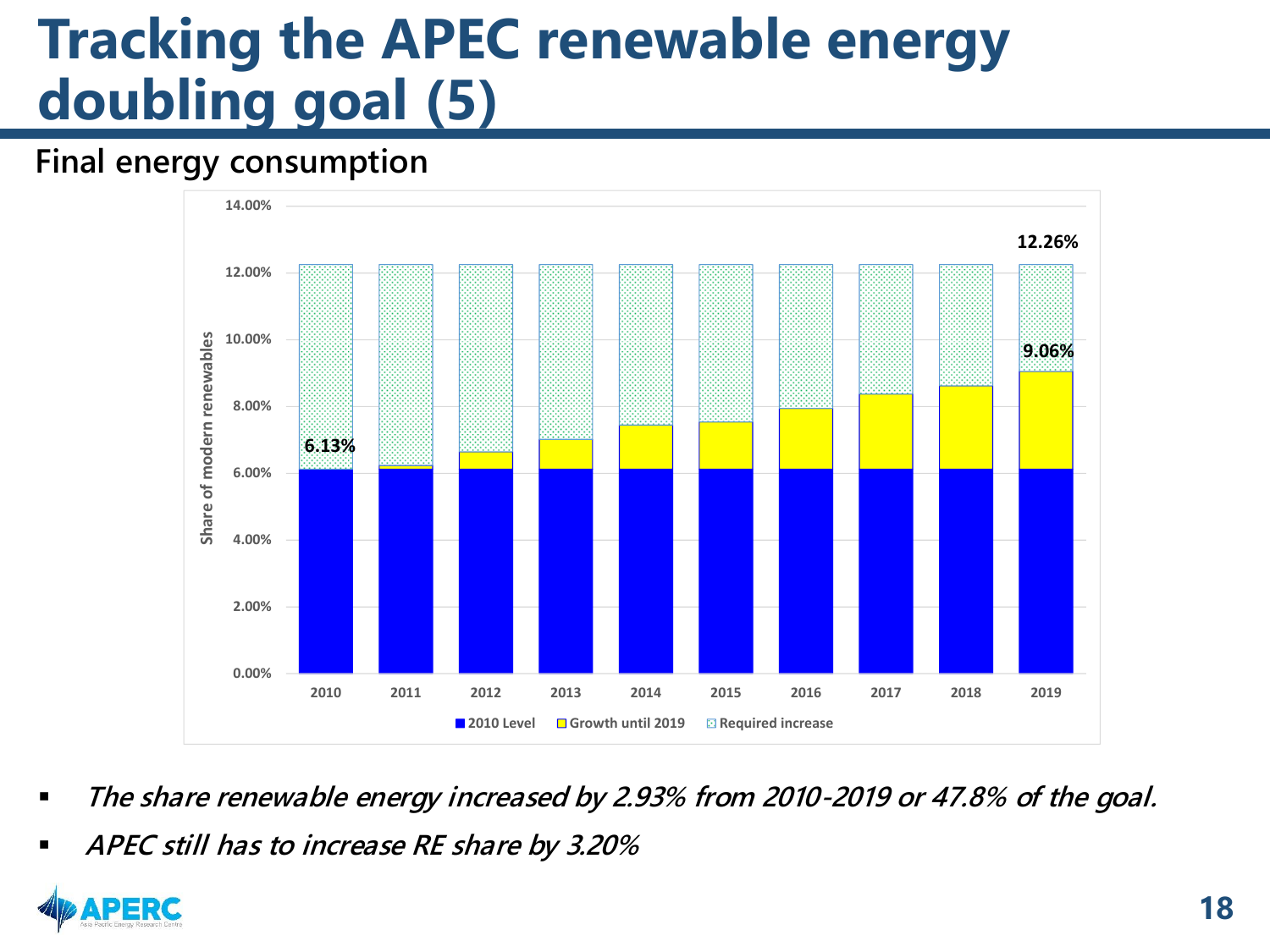### **Tracking the APEC renewable energy doubling goal (6)**

#### *Final energy consumption*



▪ *The decreasing shares of coal and oil were compensated by the increasing shares of natural gas, electricity and heat and other renewables.*

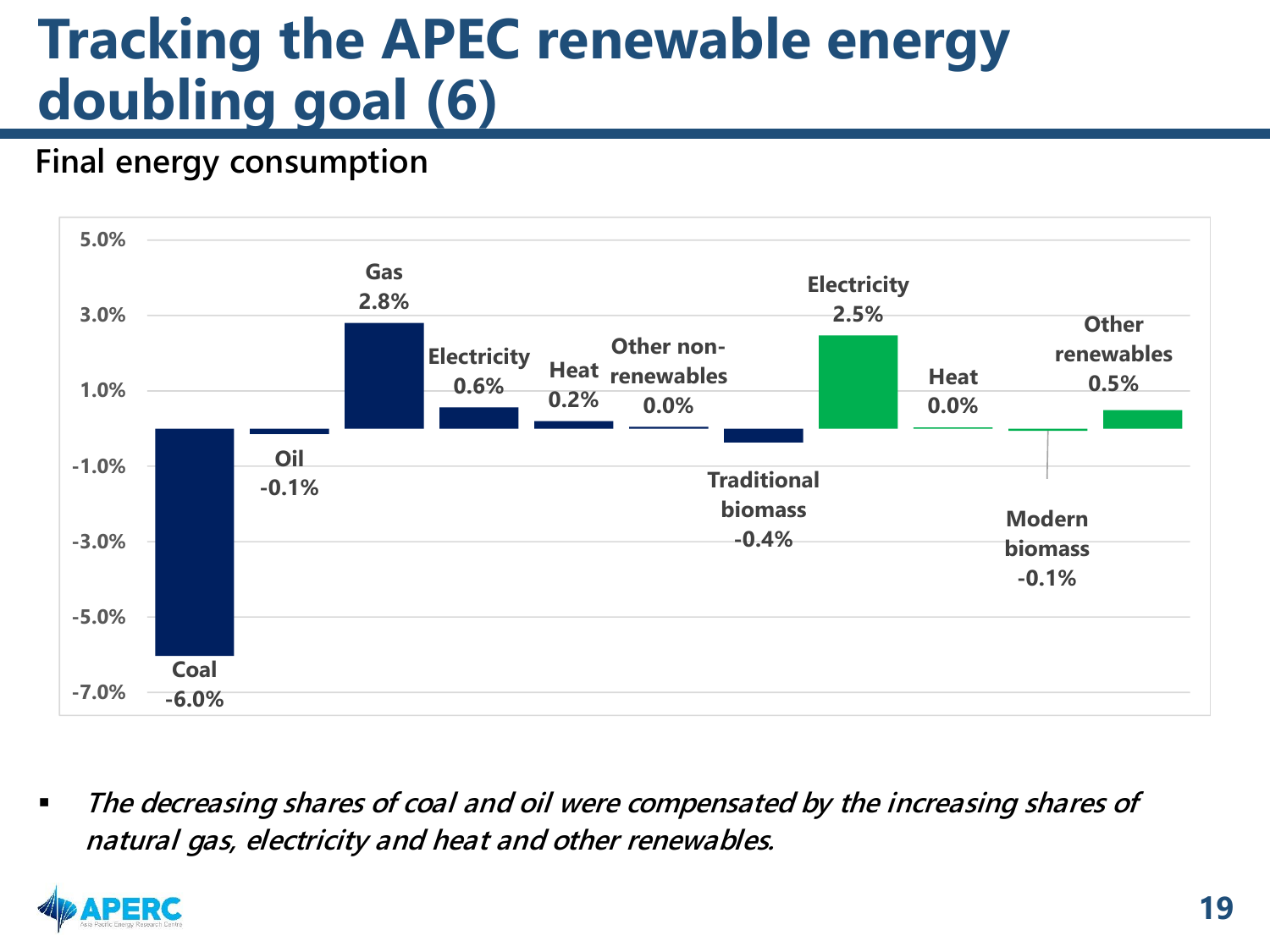### **Tracking the APEC renewable energy doubling goal (7)**

#### *Power generation*



- *Power generation from renewable sources increased by 52% from 2000-2010 and by 92% from 2010-2019*
- Like energy supply and final energy consumption, renewables grew faster in 2020-2019 than in 2000-2010
- *Solar, wind and biomass became the new sources of growth from 2010-2019*

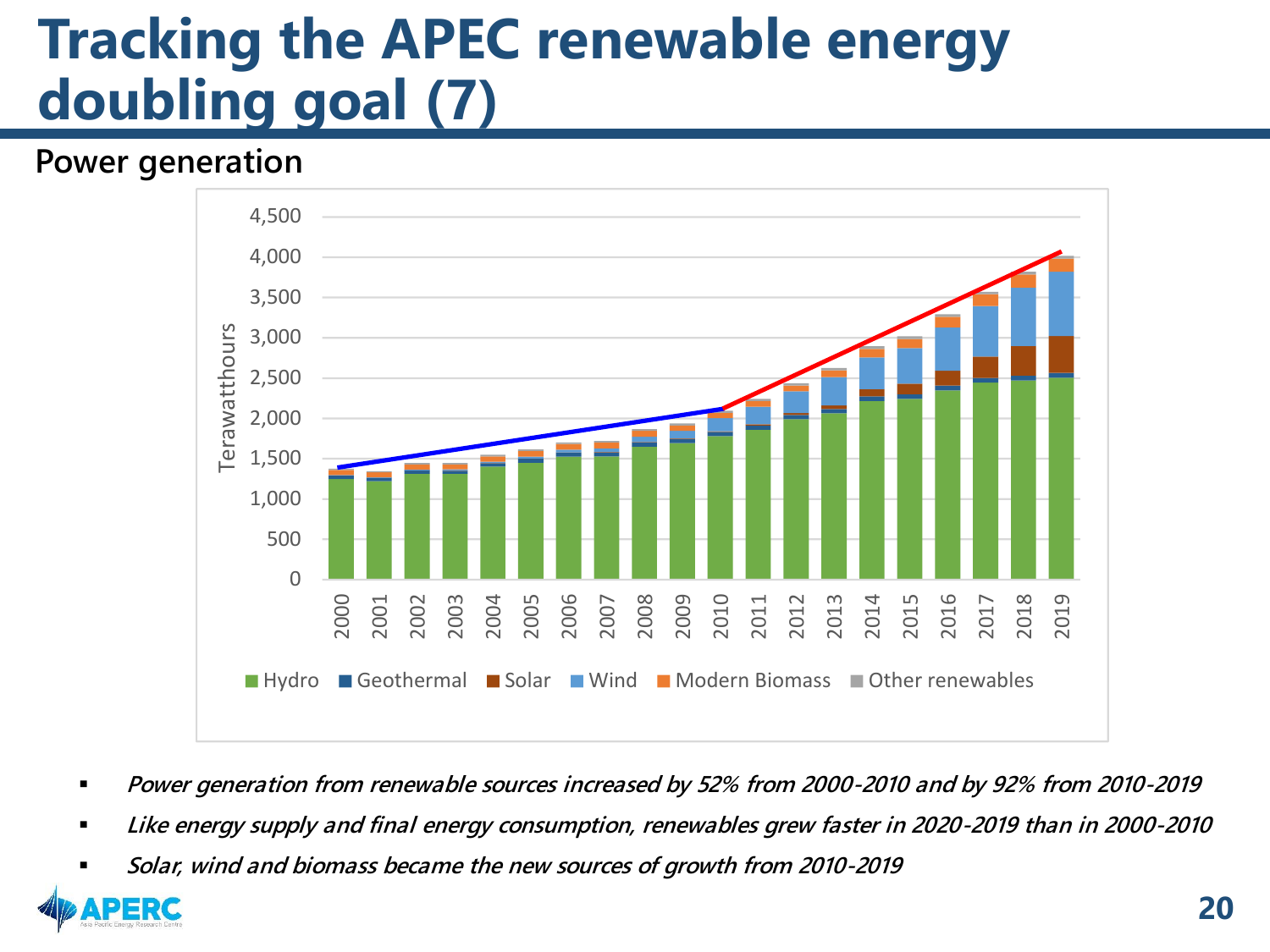## **Tracking the APEC renewable energy doubling goal (8)**

#### *Power Generation*



- *The share of renewable sources in power generation increased by 7.47% from 2010-2019.*
- *The share should be increased by 8.11% more to achieve the goal*

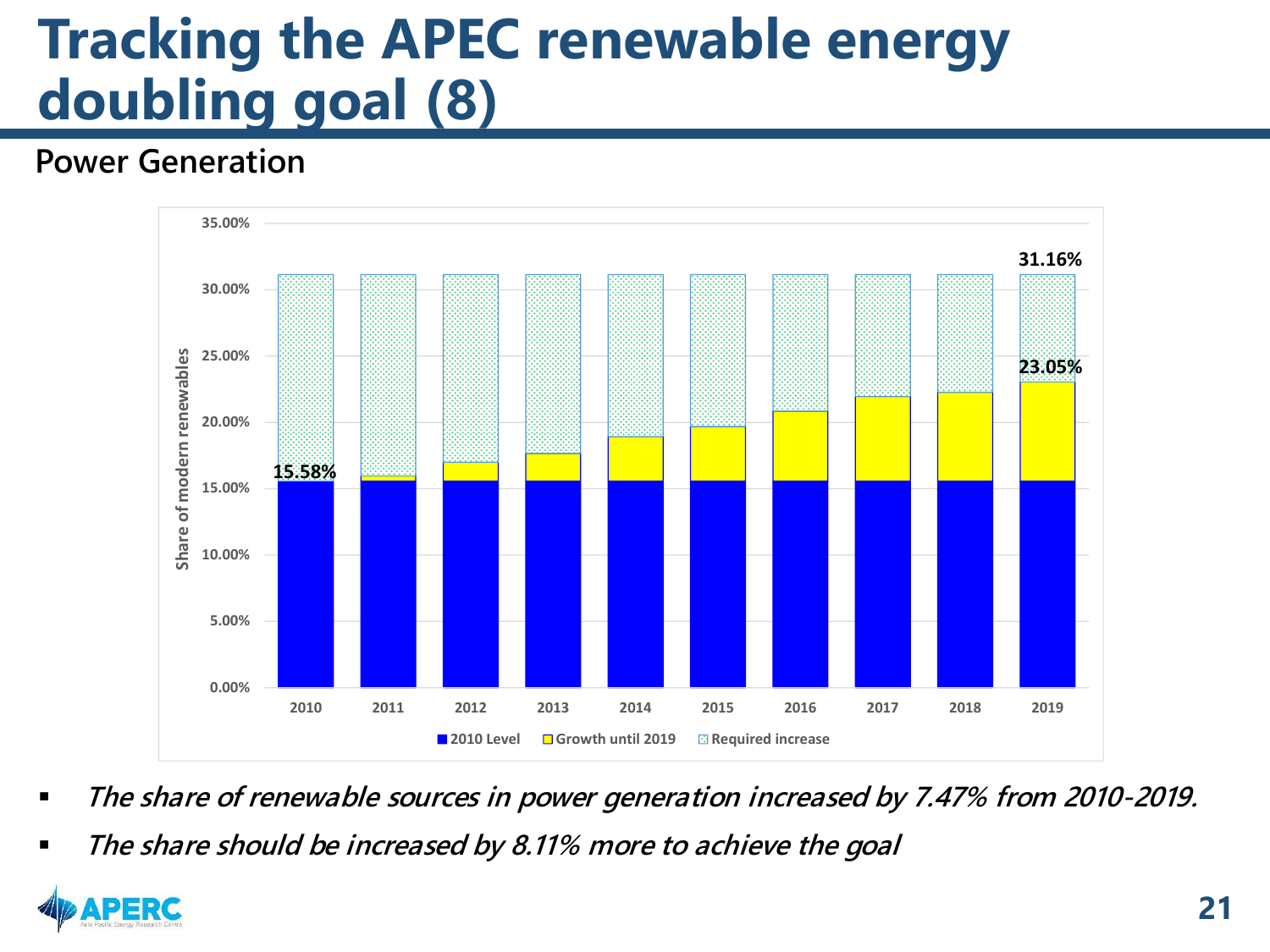### **Tracking the APEC renewable energy doubling goal (9)**

#### *Power Generation*



The decreasing shares of coal, oil and other non-renewables were *compensated by the increasing shares of natural gas and renewable sources*

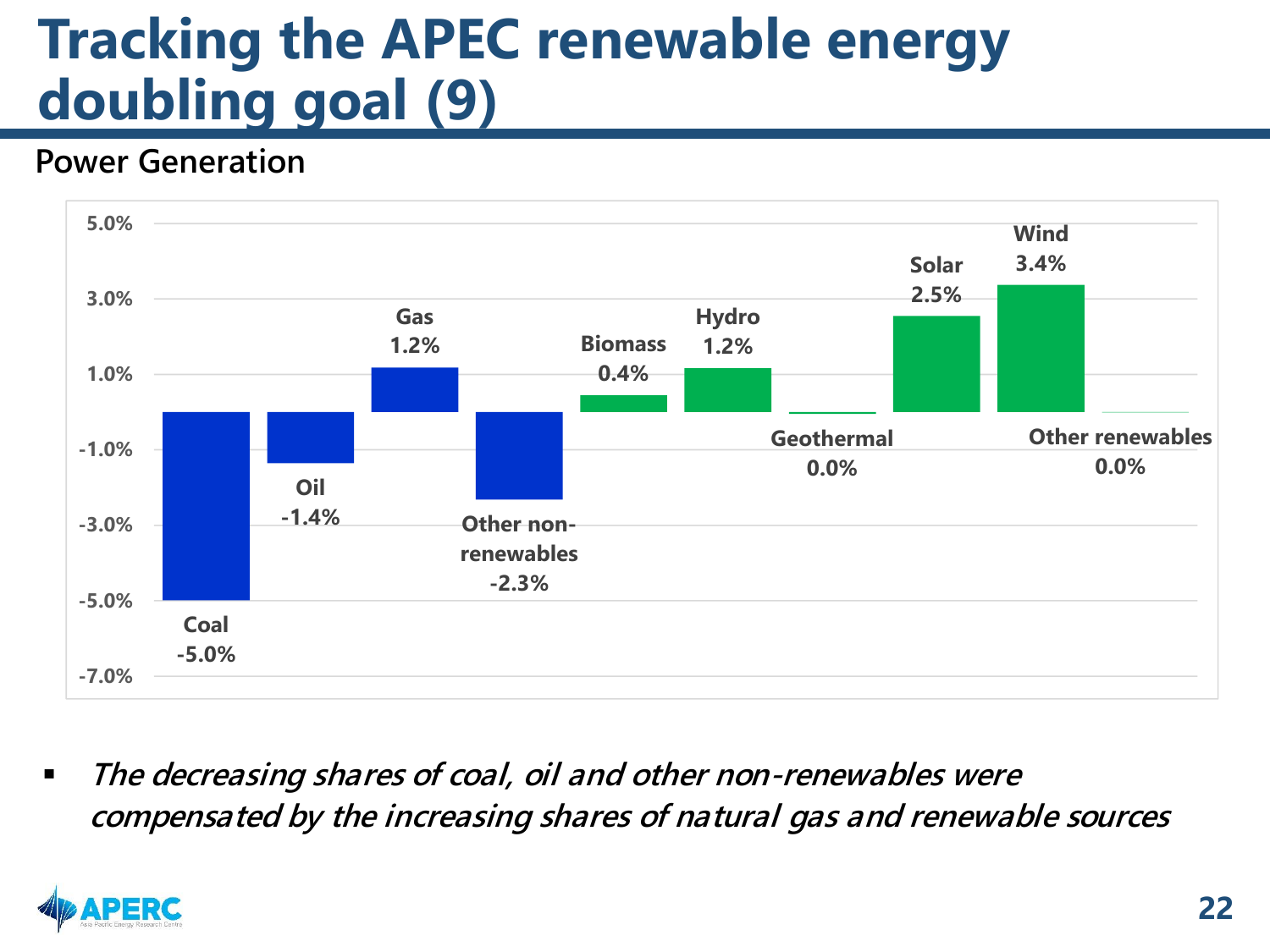❑Nine years from the base year or 45% of the time to 2030, the share of renewables in energy supply increased by 44.5%

- ❑In final energy consumption, the share of renewables increased faster by 47.8% brought about by higher penetration of renewable energy in power generation which increased even faster by 48.0%
- ❑The 8th APEC outlook analysis shows that the renewable doubling goal can be achieved
- ❑APEC member economies should sustain the momentum from 2010-2019 to achieve or surpass the goal